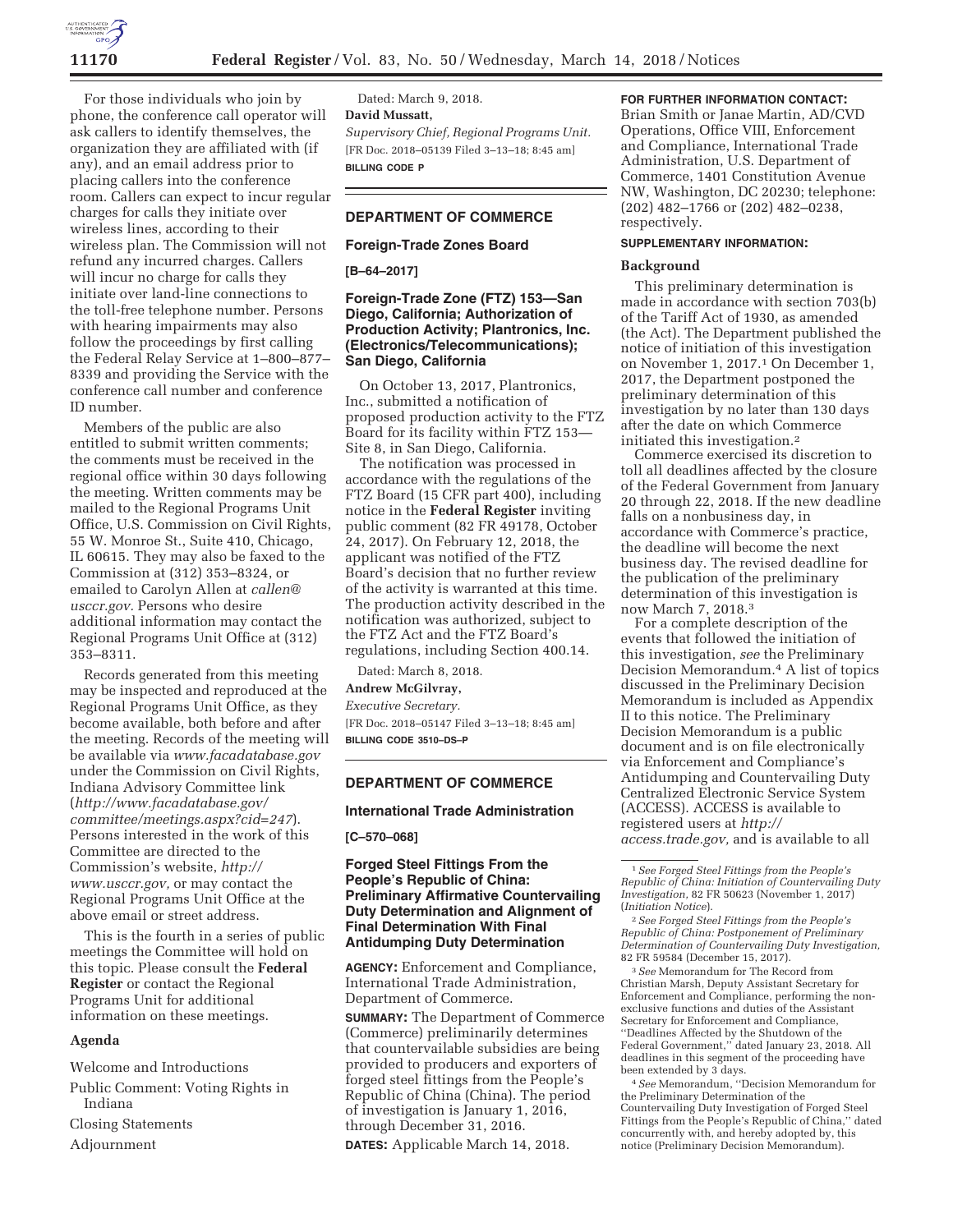parties in the Central Records Unit, room B8024 of the main Department of Commerce building. In addition, a complete version of the Preliminary Decision Memorandum can be accessed directly at *http://enforcement.trade.gov/ frn/.* The signed and electronic versions of the Preliminary Decision Memorandum are identical in content.

# **Scope of the Investigation**

The products covered by this investigation are forged steel fittings from China. For a complete description of the scope of this investigation, *see*  Appendix I.

#### **Scope Comments**

In accordance with the preamble to Commerce's regulations,5 the *Initiation Notice* set aside a period of time for parties to raise issues regarding product coverage, (*i.e.,* scope).6 Certain interested parties commented on the scope of the investigation as it appeared in the *Initiation Notice.* 

For a summary of the product coverage comments and rebuttal responses submitted to the record for this preliminary determination, and accompanying discussion and analysis of all comments timely received, *see* the Preliminary Scope Decision Memorandum.7 The Department is preliminarily modifying the scope language as it appeared in the *Initiation Notice.*8 As stated in the Preliminary Scope Decision Memorandum, all interested parties are invited to comment on the proposed modifications no later than March 19, 2018; rebuttal comments are due no later than March 26, 2018. Such comments must be filed via ACCESS on the records of this countervailing duty investigation and the concurrent antidumping duty investigations of forged steel fittings from China, Italy and Taiwan.

#### **Methodology**

Commerce is conducting this investigation in accordance with section 701 of the Act. For each of the subsidy programs found countervailable, Commerce preliminarily determines that there is a subsidy, *i.e.,* a financial contribution by an ''authority'' that

7*See* Memorandum, ''Certain Forged Steel Fittings from China, Italy, and Taiwan: Scope Comments Decision Memorandum for the Preliminary Determinations,'' dated concurrently with this notice (Preliminary Scope Decision Memorandum).

gives rise to a benefit to the recipient, and that the subsidy is specific.9

Commerce notes that, in making these findings, it relied, in part, on facts available and, because it finds that one or more respondents did not act to the best of their ability to respond to Commerce's requests for information, it drew an adverse inference where appropriate in selecting from among the facts otherwise available.10 For further information, *see* ''Use of Facts Otherwise Available and Adverse Inferences'' in the Preliminary Decision Memorandum.

# **Alignment**

As noted in the Preliminary Decision Memorandum, in accordance with section 705(a)(1) of the Act and 19 CFR 351.210(b)(4), Commerce is aligning the final countervailing duty (CVD) determination in this investigation with the final determination in the companion antidumping duty (AD) investigation of forged steel fittings from China based on a request made by the petitioners.11 Consequently, the final CVD determination will be issued on the same date as the final AD determination, which is currently scheduled to be issued no later than July 23, 2018, unless postponed.

#### **All-Others Rate**

Sections 703(d) and 705(c)(5)(A) of the Act provide that in the preliminary determination, the Department shall determine an estimated all-others rate for companies not individually examined. This rate shall be an amount equal to the weighted average of the estimated subsidy rates established for those companies individually examined, excluding any zero and *de minimis* rates and any rates based entirely under section 776 of the Act.

The Department calculated an individual estimated countervailable subsidy rate for Both-Well (Taizhou) Steel Fittings, Co., Ltd. (Both-Well), the only individually examined exporter/ producer in this investigation. Because the only individually calculated rate is not zero, *de minimis,* or based entirely under section 776 of the Act, the estimated weighted-average rate calculated for Both-Well is the rate assigned to all-other producers and exporters, pursuant to section  $705(c)(5)(A)(i)$  of the Act.

# **Preliminary Determination**

The Department preliminarily determines that the following estimated countervailable subsidy rates exist:

| Company                                      | Subsidy<br>rate<br>(percent) |
|----------------------------------------------|------------------------------|
| Both-Well (Taizhou) Steel Fit-<br>All-Others | 13.79<br>13.79               |

# **Suspension of Liquidation**

In accordance with section 703(d)(1)(B) and (d)(2) of the Act, Commerce will direct U.S. Customs and Border Protection (CBP) to suspend liquidation of entries of subject merchandise as described in the ''Scope of the Investigation'' section entered, or withdrawn from warehouse, for consumption on or after the date of publication of this notice in the **Federal Register**. Further, pursuant to 19 CFR 351.205(d), Commerce will instruct CBP to require a cash deposit equal to the rates indicated above.

#### **Disclosure**

Commerce intends to disclose its calculations and analysis performed to interested parties in this preliminary determination within five days of its public announcement, or if there is no public announcement, within five days of the date of this notice in accordance with 19 CFR 351.224(b).

#### **Verification**

As provided in section 782(i)(1) of the Act, Commerce intends to verify the information relied upon in making its final determination.

# **Public Comment**

Case briefs or other written comments may be submitted to the Assistant Secretary for Enforcement and Compliance no later than seven days after the date on which the last verification report is issued in this investigation. Rebuttal briefs, limited to issues raised in case briefs, may be submitted no later than five days after the deadline date for case briefs.12 Pursuant to 19 CFR 351.309(c)(2) and (d)(2), parties who submit case briefs or rebuttal briefs in this investigation are encouraged to submit with each argument: (1) A statement of the issue; (2) a brief summary of the argument; and (3) a table of authorities.

Pursuant to 19 CFR 351.310(c), interested parties who wish to request a hearing, limited to issues raised in the

<sup>5</sup>*See Antidumping Duties; Countervailing Duties, Final Rule,* 62 FR 27296, 27323 (May 19, 1997).

<sup>6</sup>*See Initiation Notice.* 

<sup>8</sup>*See* Appendix I.

<sup>9</sup>*See* sections 771(5)(B) and (D) of the Act regarding financial contribution; section 771(5)(E) of the Act regarding benefit; and section 771(5A) of the Act regarding specificity.

<sup>10</sup>*See* sections 776(a) and (b) of the Act. 11*See* Letter from the petitioners, ''Forged Steel Fittings from the People's Republic of China: Request for Alignment,'' dated January 10, 2018.

<sup>12</sup>*See* 19 CFR 351.309; *see also* 19 CFR 351.303 (for general filing requirements).